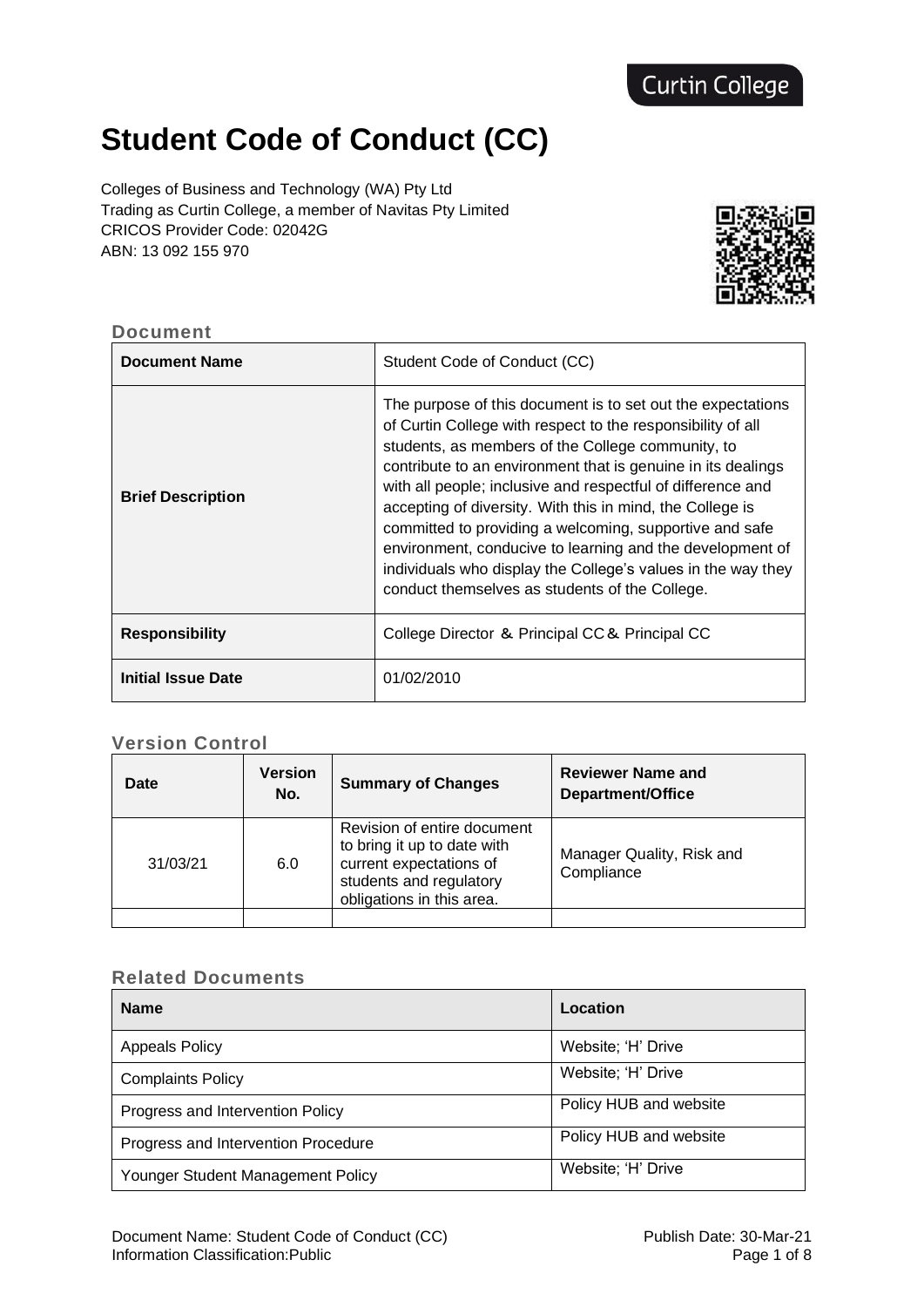| <b>Name</b>                                    | Location               |
|------------------------------------------------|------------------------|
| <b>Refund Policy</b>                           | Website; 'H' Drive     |
| Access, Diversity, Equity and Inclusion Policy | Website; 'H' Drive     |
| <b>Academic Integrity Policy</b>               | Policy HUB and website |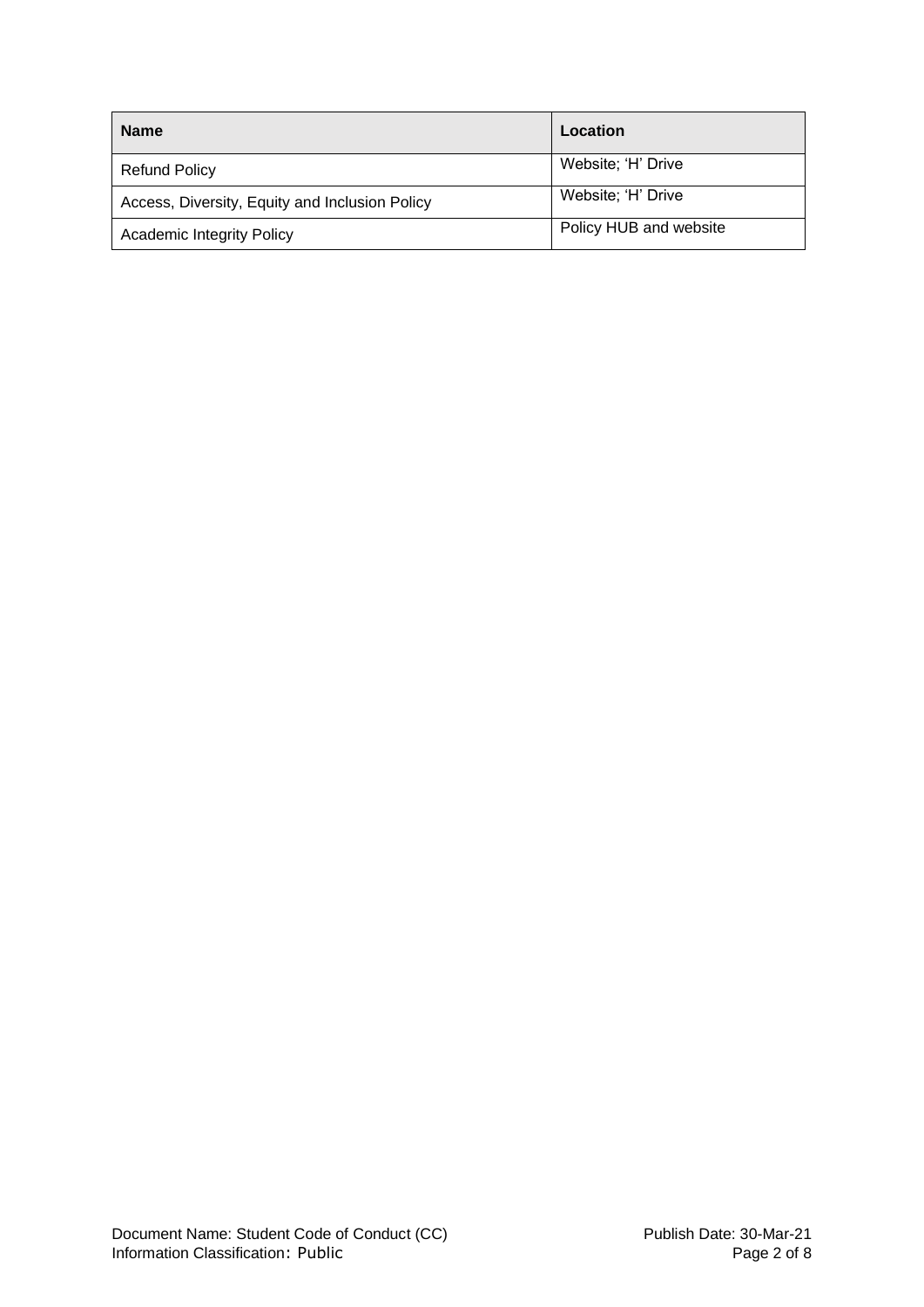### **Contents**

| 2.2 |  |
|-----|--|
| 2.3 |  |
|     |  |
|     |  |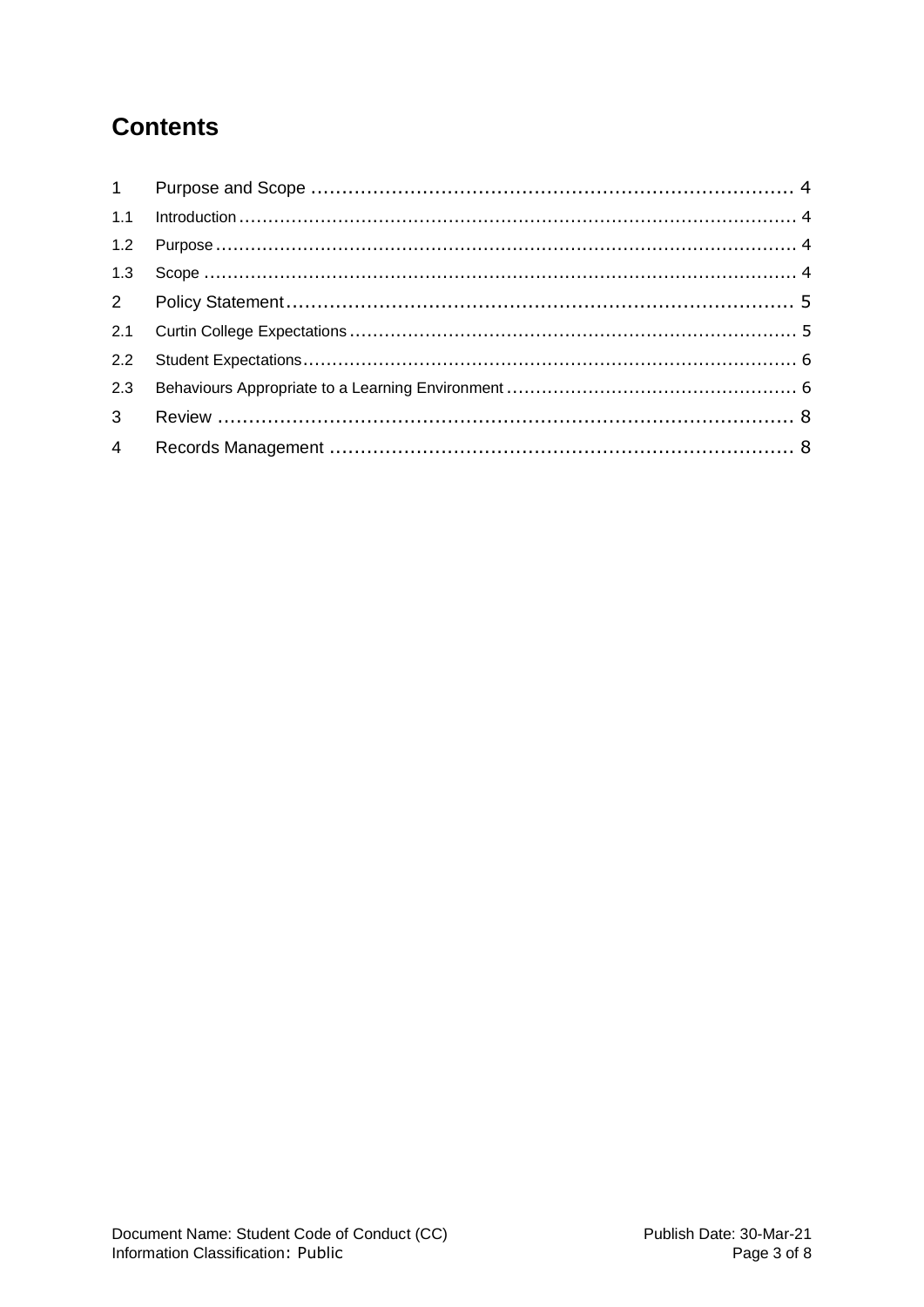#### <span id="page-3-0"></span>1 Purpose and Scope

#### <span id="page-3-1"></span>1.1 Introduction

- a) This Student Code of Conduct ("**Code**") sets out the approach of Curtin College (the "**College** relating to the nurturing of a genuinely respectful, diverse, safe and inclusive community.
- b) The Code establishes standards of acceptable behaviour that will be conducive to learning and the development of individuals who display the values of integrity, respect, courage and conviction, adventurous thinking and importantly achieving and advancing together.

#### <span id="page-3-2"></span>1.2 Purpose

- a) The purpose of this Code is to confirm that the students will understand and have access to:
	- i. All relevant rules and information about the College's values and signature behaviours, policies and procedures relating to their rights as a student;
	- ii. Support services which take into consideration the requirements of all students;
	- iii. A study environment free from unlawful discrimination, bullying or harassment;
	- iv. A safe environment for study, and other College related activities and to observe all relevant legislation; A culture that embraces and recognises diversity;
	- v. Core units and other course requirements to enable program completion within allowable timeframes;
	- vi. Accurate and accessible information about all relevant aspects of a course including unit learning outcomes, content, assessment, academic integrity requirements and timetables in a timely manner before the start of each study period;
	- vii. Reasonable access to staff to discuss program matters, address concerns and complaints;
	- viii. Timely fair and constructive assessment of work;
	- ix. Appropriate facilities and equipment to support student learning.
	- x. Ensure that students have representation on appropriate College committees to enable participation in decision making;
	- xi. Opportunities to provide feedback on unit quality, teaching performance, support services and facilities; Minimum disruption to their course of study and where disruption is unavoidable, timely communication and support; and,
	- xii. An understanding of their legal rights including those relating to intellectual property and privacy.

#### <span id="page-3-3"></span>1.3 Scope

- a) This Code has been prepared in accordance with the requirement as set out in the:
	- i. *National Code of Practice for Providers of Education and Training to Overseas Students 2018* [National Code;](https://www.legislation.gov.au/Details/F2017L01182/Html/Text#_Toc487026957)
	- ii. College Policies (available on the website: [Policies & Procedures -](https://www.curtincollege.edu.au/about-curtin-college/policies-procedures/) Curtin [College\)](https://www.curtincollege.edu.au/about-curtin-college/policies-procedures/)
		- ✓ Complaints;
		- ✓ Appeals;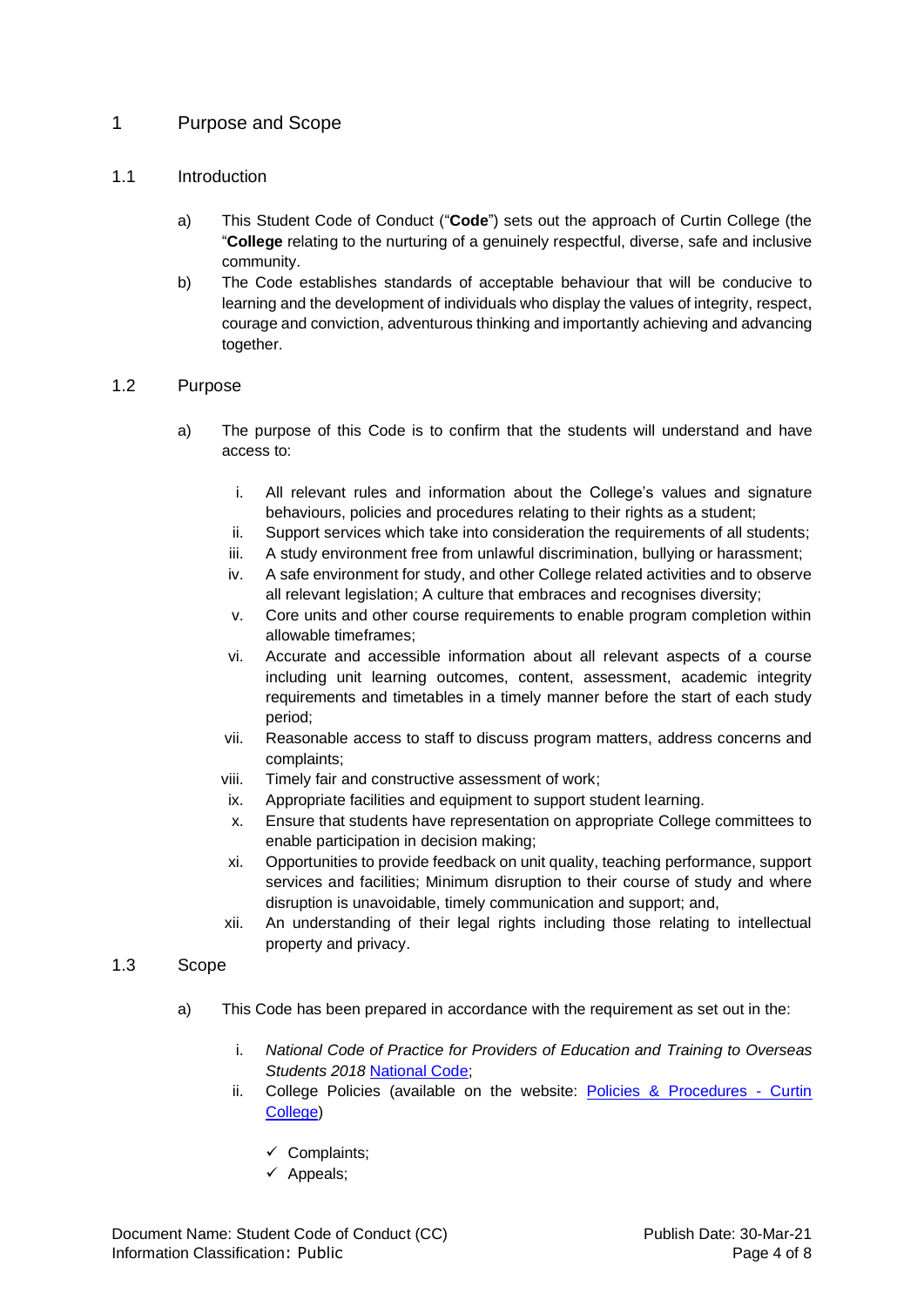- ✓ Sexual Assault;
- ✓ Sexual Harassment;
- $\checkmark$  Bullying;
- $\checkmark$  Access, Diversity, Equity and Inclusion Policy;
- $\checkmark$  Academic Integrity; and,
- $\checkmark$  Mental Health and Wellbeing.
- b) The Code therefore sets out how the College complies with relevant legal standards and regulations regarding the Student Code of Conduct.

#### <span id="page-4-0"></span>2 Policy Statement

#### <span id="page-4-1"></span>2.1 Curtin College Expectations

- a) As members of the College's community with access to facilities and services available on the campus of the Partner University, it is expected that Students will:
	- i. Take responsibility for their role in the learning partnership with their teachers and other support staff;
	- ii. Heed and utilise academic and general performance feedback from teachers and support staff;
	- iii. Avoid any conduct that might reasonably be perceived as sexual, racial, or gender-based harassment, bullying or otherwise intimidating;
	- iv. Attend classes, maintain consistent levels of study, and submit assessment pieces on time;
	- v. Consciously commit to the continuous improvement of their English language proficiency and communication skills, (relevant to both domestic and international students);
	- vi. Inform themselves of, and comply with, all relevant laws, rules, by-laws, the College's values and signature behaviours, policies and procedures relating to their rights as a student;
	- vii. Participate constructively in the learning experience;
	- viii. Be aware of course and unit requirements and their individual academic progress;
	- ix. Fulfil requirements imposed by sponsorship bodies such as completion of studies within specified time frame / apply for an extension for completion of studies through the relevant College Student and Academic Services Officer responsible for liaising with sponsorship bodies;
	- x. Behave in an appropriate manner within the learning environment, showing respect for both staff and fellow students at all times;
	- xi. Demonstrate a commitment to the College's values;
	- xii. Use College and Partner University facilities and services in an honest and responsible manner;
	- xiii. Recognise that cheating, plagiarism and fabrication or falsifications of data are totally unacceptable;
	- xiv. Embrace and recognise diversity and treat everyone equitably regardless of: Gender; sexual orientation; race; disability; medical condition; cultural background; religion; marital status; age; or political conviction; and,
	- xv. Adhere to the proper use of copyright material and meet all expectations with respect to academic integrity.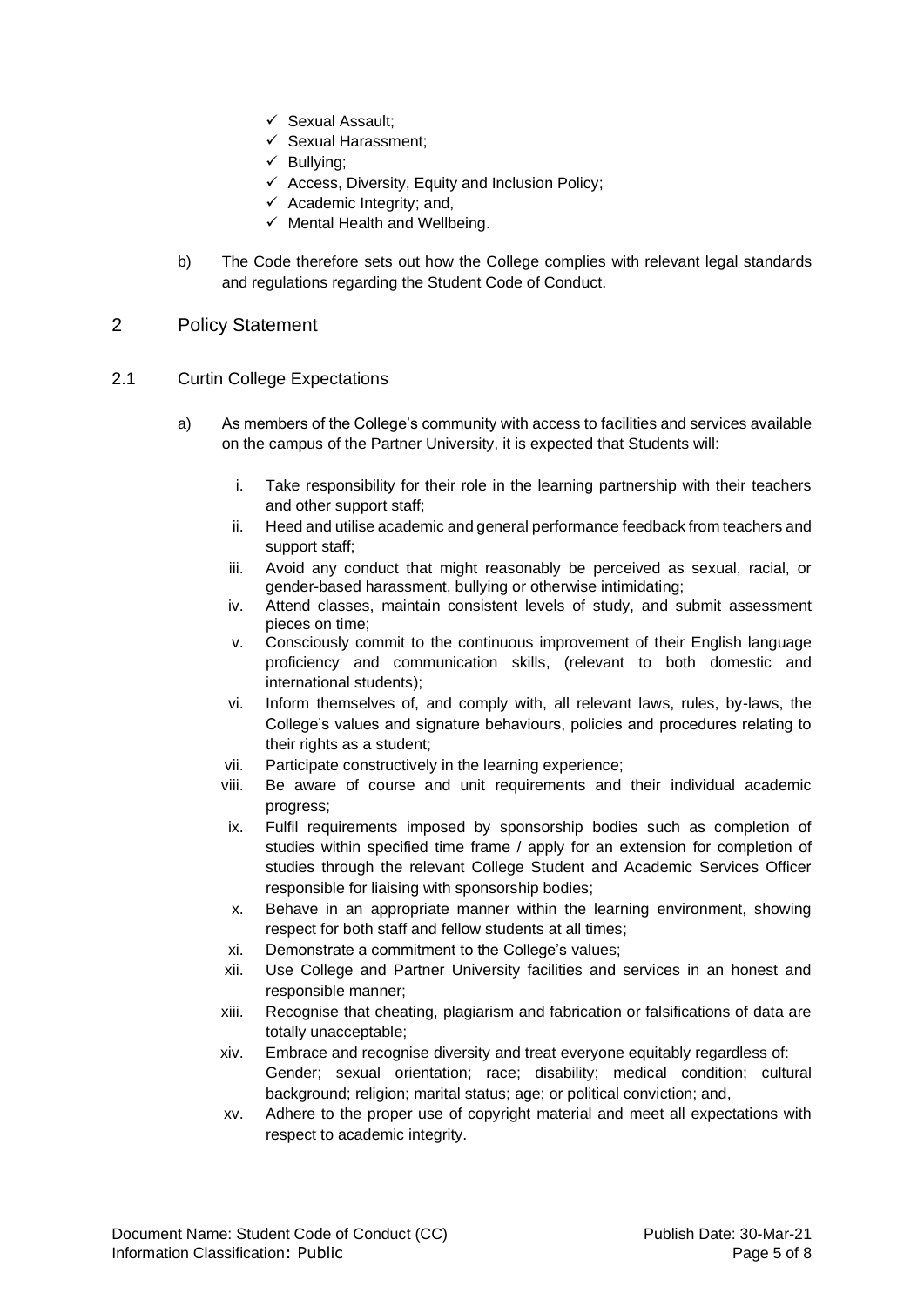#### <span id="page-5-0"></span>2.2 Student Expectations

- a) In addition to the items noted in Section 1.2 a) above, as individuals, students at the College can expect:
	- i. To be treated with courtesy and respect;
	- ii. To be treated equitably irrespective of gender, sexual orientation, race, disability, medical condition, cultural background, religion, marital status, age, or political conviction;
	- iii. To be able to freely communicate and voice alternative points of view in rational debate;
	- iv. To participate in a learning environment free from sexual, racial, gender-based, or other forms of harassment;
	- v. To rely on the protection of the privacy of their personal information;
	- vi. To be able to access personal records in accord with the Australian Privacy Act 1988: [Privacy Act 1988 and,](https://www.legislation.gov.au/Details/C2021C00139) subject to the provisions of the Freedom of Information Act 1982: [Freedom of Information Act;](https://www.legislation.gov.au/Details/C2020C00366)
	- vii. To be provided with timely and accurate information as it pertains to course[s], enrolment, and all administrative matters;
	- viii. To have reasonable access to lecturing staff in private consultation outside normal contact hours;
	- ix. That assessment within course[s] will be equitably and appropriately implemented;
	- x. To be assisted in the development of their English language proficiency (relevant to all students); and
	- xi. That the facilities and equipment they use are safe and comply with occupational health and safety guidelines.

#### <span id="page-5-1"></span>2.3 Behaviours Appropriate to a Learning Environment

- a) To comply with this *Student Code of Conduct*, and therefore maintain current enrolment at the College, students are expected, at a minimum, to comply with the following behavioural guidelines:
	- i. Comply with all College Policies;
	- ii. Demonstrate mutual respect for College staff, and fellow students;
	- iii. Prepare for each class by undertaking the required reading, and completing all necessary tutorial or laboratory work;
	- iv. Attend all lectures, tutorials, workshops, and other contact sessions (80% minimum attendance is required in all units of study in order to meet progression requirements):
	- v. Attempt and submit assessment as specified in course outlines, course websites and on exam timetables;
	- vi. Arrive at classes at the scheduled class commencement time;
	- vii. Work to the best of their ability;
	- viii. Participate actively in learning activities;
	- ix. Endeavour to use the English language as a communication medium at all times whilst on campus (relevant to students with English as a second language);
	- x. Avoid all forms of academic misconduct;
	- xi. Provide constructive feedback when evaluating courses and members of teaching staff;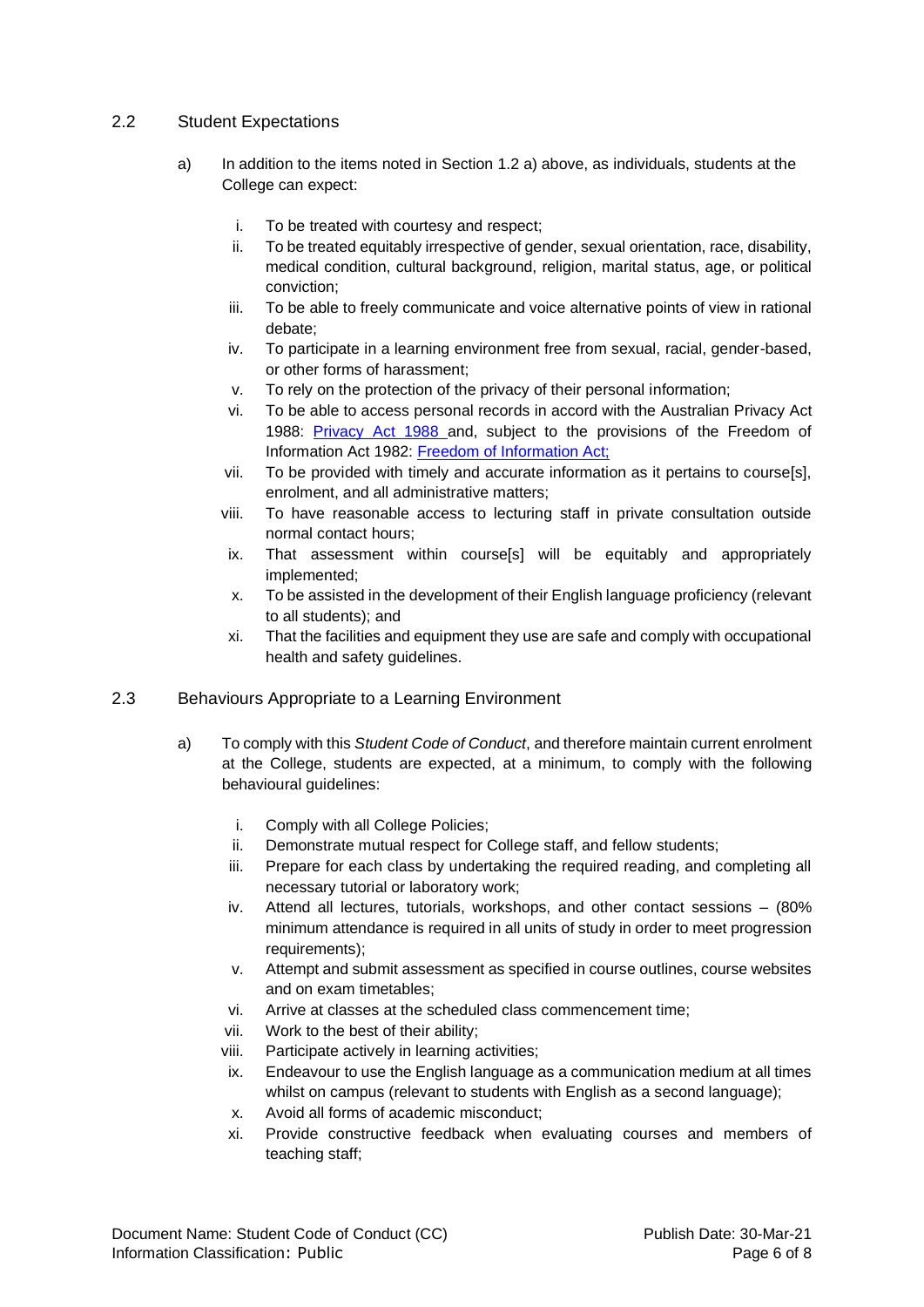- xii. Refrain from activities that might negatively impact on other members of the College or campus community;
- xiii. Turn off all mobile and paging devices during class times and examinations;
- xiv. **Do Not** eat or drink in classrooms;
- xv. Be aware of their responsibilities within their courses and program of study, and
- xvi. Any other rules of classroom and examination behaviour as determined by, and/or negotiated with, their teacher.
- b) Discrimination and harassment (including sexual harassment or sexual assault) of staff or students, by any member of the teaching (staff) and learning (students) environment, is unacceptable, and contrary to the core educational and employment values that the College upholds.
- c) All members of the College are expected to maintain an environment where cultural differences are accepted and respected, and individuals are able to participate fully in academic life, free from all discrimination and harassment.
- d) All Curtin College and Curtin University campuses are non-smoking. Smoking is not permitted anywhere on campus and student found to be in breach of this rule will be subject to disciplinary procedures.
- e) Students who breach any of the expectations, behaviours, or guidelines outlined in this *Code of Conduct* may be considered to have engaged in official misconduct. Students who engage in any of the following activities may also be considered to have engaged in misconduct:
	- i. Endangers the health or safety of any person at the College or on the campus;
	- ii. Unlawfully assaults, or attempt to assault another member of the College or campus community;
	- iii. Engages in dishonest behaviour; and
	- iv. Damages or abuses College/University Partner campus property.
- f) Students who have a complaint about the conduct of a staff member, or fellow student, or a particular situation in which they have been involved or witnessed, have a right to raise their complaint. All complaints are considered with courtesy, in a timely fashion, and without fear of prejudice or inappropriate treatment. See: Complaints Policy [Policies & Procedures -](https://www.curtincollege.edu.au/about-curtin-college/policies-procedures/) Curtin College)
- g) Upon receipt of an allegation of misconduct the responsible staff member may take any immediate action necessary to ensure the ongoing safe operation of the College. This may include the exclusion or removal of a student from the College classrooms or premises, provided that this exclusion does not exceed 24 hours and a report of this action is provided to the Academic Director.
- h) Students engaged in official misconduct as determined by the responsible member of the College staff, may be subject to any or a combination of the following penalties:
	- i. Level 1: is a minor offence and is subject to an official reprimand that goes on the student file;
	- ii. Level 2: medium offence and is subject to a misconduct form being lodged and a record goes on the student file; and,
	- iii. Level 3: is a high-level offence and is subject to periods of exclusion and/or permanent exclusion and a record is made on the student file.
- b) Students have the right of appeal against penalties imposed through the Appeals Policy at: [Policies & Procedures -](https://www.curtincollege.edu.au/about-curtin-college/policies-procedures/) Curtin College.